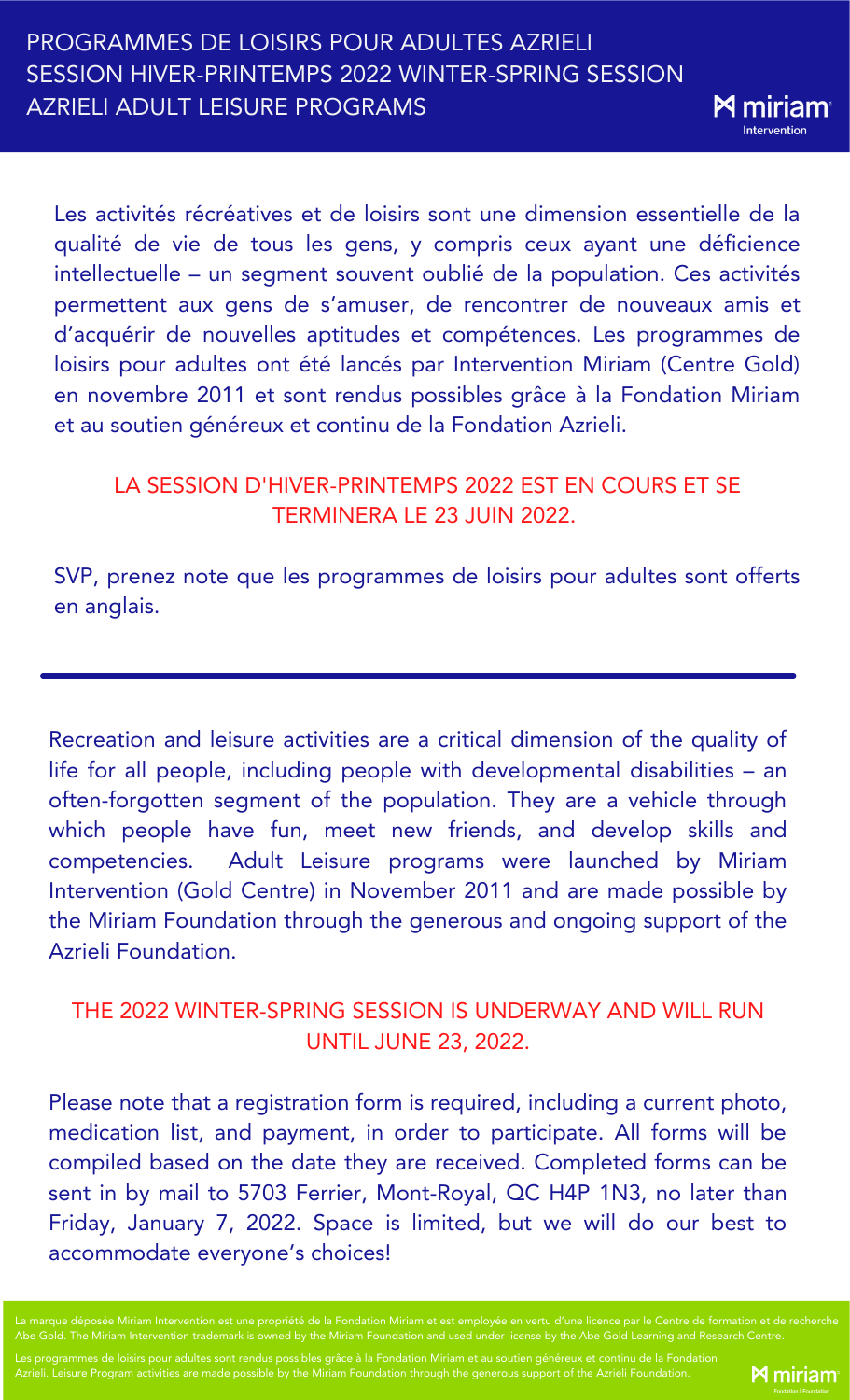# HORAIRE | SCHEDULE SESSION HIVER-PRINTEMPS 2022 WINTER-SPRING SESSION PROGRAMMES DE LOISIRS POUR ADULTES AZRIELI **M** miriam AZRIELI ADULT LEISURE PROGRAMS

# POLICIES:

- 2022 Winter-Spring Session is underway and will run until June 23, 2022.
- Groups may be cancelled due to insufficient registrants.
- Participants must carry photo ID with them at all times.
- SVP, prenez note que les programmes de loisirs pour adultes sont offerts en anglais.

# SCHEDULE:

| <b>MIRIAM INTERVENTION</b><br><b>ADULT LEISURE PROGRAMS</b><br><b>2022 WINTER-SPRING SESSION SCHEDULE</b> |                                                  |                                                                       | <b>M</b> miriam<br><b>Intervention</b>                             |                                                                         |
|-----------------------------------------------------------------------------------------------------------|--------------------------------------------------|-----------------------------------------------------------------------|--------------------------------------------------------------------|-------------------------------------------------------------------------|
| <b>MONDAY</b>                                                                                             | <b>WEDNESDAY</b>                                 | <b>THURSDAY</b>                                                       | <b>SATURDAY</b>                                                    | <b>SUNDAY</b>                                                           |
|                                                                                                           |                                                  |                                                                       | <b>COFFEE CLUB</b><br>$9 - 11$ AM<br>@ VARIOUS<br><b>LOCATIONS</b> | <b>COFFEE CLUB</b><br>$9 - 11$ AM<br>@ VARIOUS<br><b>LOCATIONS</b>      |
|                                                                                                           |                                                  |                                                                       | <b>COFFEE CLUB</b><br>$1 - 3$ PM<br>@ VARIOUS<br><b>LOCATIONS</b>  | <b>BREAKFAST CLUB</b><br>10 AM - 12 PM<br>@ VARIOUS<br><b>LOCATIONS</b> |
|                                                                                                           |                                                  |                                                                       | <b>BAKING CLUB</b><br>$1 - 4$ PM<br>@ MIRIAM<br><b>FOUNDATION</b>  | <b>CINEMA OUTING</b><br>$1 - 4$ PM<br>@ VARIOUS<br><b>LOCATIONS</b>     |
|                                                                                                           |                                                  |                                                                       |                                                                    | <b>COOKING CLUB</b><br>$1 - 5$ PM<br>@ MIRIAM<br><b>FOUNDATION</b>      |
|                                                                                                           |                                                  | <b>SWIMMING</b><br>$5 - 6$ PM<br>@ YM-YWHA                            |                                                                    |                                                                         |
| <b>MOVIE CLUB</b><br>$6 - 9$ PM<br>@ MIRIAM<br><b>FOUNDATION</b>                                          | <b>BOWLING CLUB</b><br>$6 - 8$ PM<br>@ ROSE BOWL | <b>NEXT CHAPTER</b><br><b>BOOK CLUB</b><br>6 - 7:30 PM<br>@ CONCORDIA |                                                                    |                                                                         |
|                                                                                                           |                                                  | <b>BOARD GAMES</b><br>$6 - 8$ PM<br>@ MIRIAM<br><b>FOUNDATION</b>     |                                                                    |                                                                         |

osée Miriam Intervention est une propriété de la Fondation Miriam et est employée en vertu d'une licence par le Centre de<br>Notes de la Catal

டக நகரடிக கலைவை நான்னால் கூறு முறைக்க கலைவரும் பிரிவியில் பிரிவியில் பிரிவியில் பிரிவியில் பிரிவியில் கலைவரும்<br>formation et de recherche Abe Gold.<br>The Miriam Intervention trademark is owned by the Miriam Foundation and

SVP, prenez note que les programmes de loisirs pour adultes sont offerts en anglais.

Miriam Intervention - Leisure Program<br>5703, rue Ferrier, Mont-Royal, H4P 1N3 | 514.345.8330 x 203 | ninac®goldlearningcentre.com

# INFORMATION & REGISTRATION: Nina Chepurniy: Tel. 514.345.8330 ext. 203 | ninac@goldlearningcentre.com

en vertu d'une licence par le Centre de formation et de recherche

Les programmes de loisirs pour adultes sont rendus possibles grâce à la Fondation Miriam et au soutien généreux et continu de la Fondation  $\blacksquare$  Miriam Azrieli. Leisure Program activities are made possible by the Miriam Foundation through the generous support of the Azrieli Foundation.



Intervention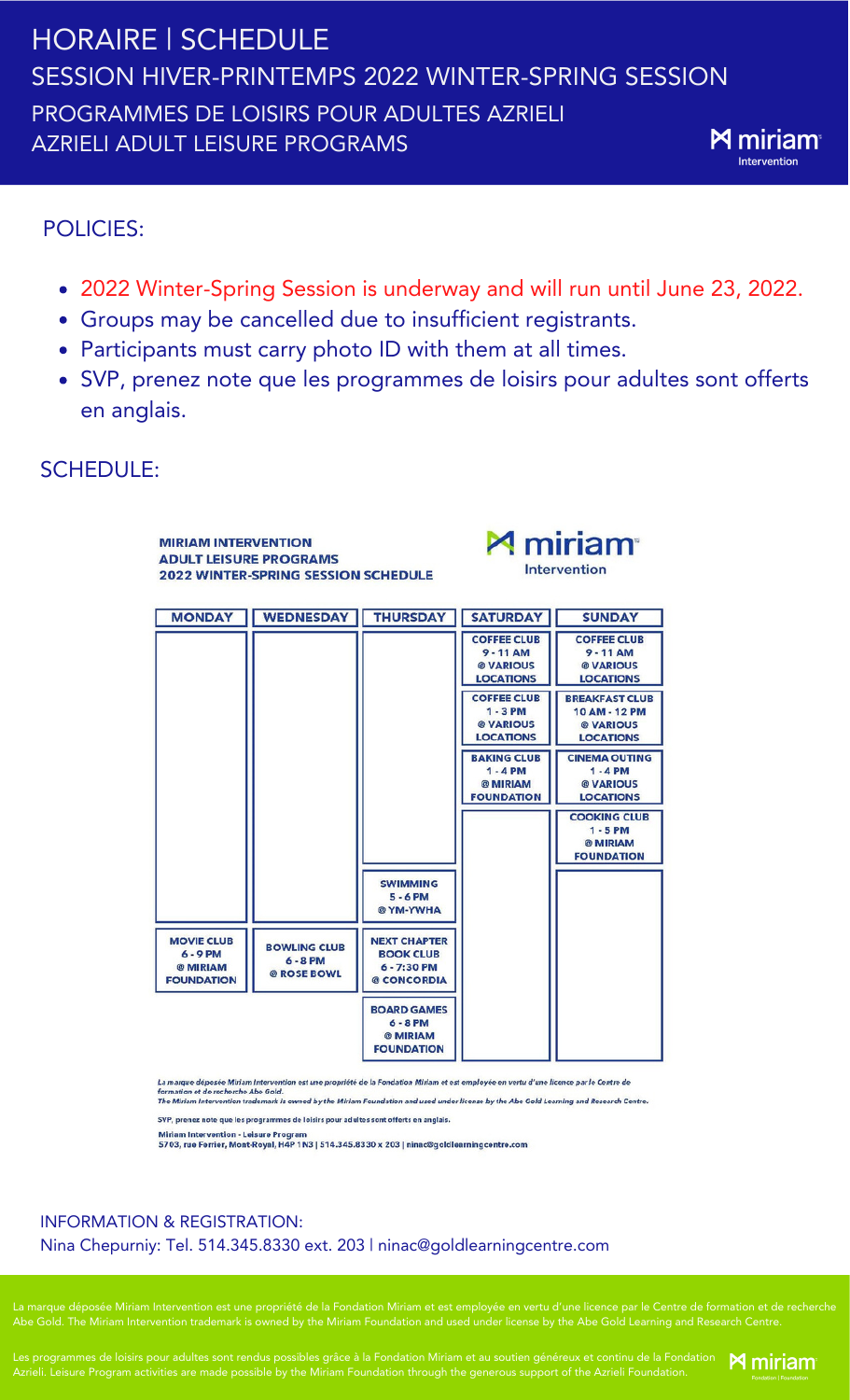

Baking is often thought of as being a very skilled talent. However, with proper instruction, the joy of baking can be very accessible. Baking is also a very relaxing and enjoyable activity, particularly when done with friends. For many adults with special needs, baking is not common at all. The Baking Club will combine the enjoyment of baking while teaching cooking skills and nutrition. In this club, participants will prepare one or two baked goods together. Travel to and from the Miriam Foundation (5703 Ferrier, Mont-Royal, H4P 1N3) is organized by the home or case manager, or by the participants themselves.

#### THE OBJECTIVES OF THE BAKING CLUB:

- To provide participants with the opportunity to learn basic cooking skills.
- To provide the opportunity for participants to cook in a safe and supported environment where their confidence and autonomy are encouraged.
- To have the opportunity to participate in decision making in terms of menu planning.
- To socialize in a supportive, peer group, and develop inter-dependent friendships with the other members of the group and a sense of community.
- To provide participants with skills they can use on their own.
- To have fun doing all of the above.

## THE CRITERIA FOR PARTICIPATING IN THE BAKING CLUB:

- Participants must be 18 years or older.
- Participants must have receptive verbal skills; be able to comprehend and respond to information and direction given to them by the animator.
- Participants must be able to participate in a group with a staff ratio of one (1) animator to six (6) participants.
- Participants must have social skills that allow them to travel safely on public transportation or with TA, to integrate into activities in the group without interfering with the enjoyment of others and to interact with the animator of the group.

#### THE RESPONSIBILITIES OF THE HOUSE OR CASE MANAGER OF THE PARTICIPANTS:

- To ensure that all information forms are completely filled out before the start date of the program and that animators are made aware of any changes promptly.
- To ensure that any new medication regimes or changes to them are conveyed orally and in writing to the animators of the group.
- To ensure that each participant comes dressed in clothing appropriate for the weather and activity.
- To ensure that no participant comes when sick, ill, or feverish.
- To ensure that each participant is carrying complete and up-to-date identification.
- To ensure that each participant comes to the activity with bus tickets, pass or taxi tickets, needed to safely return home.
- In cases where Adapted Transport is being organized, to ensure that a participant does not arrive more than 15 minutes before the group begins and does and does not leave more than 15 minutes after the activity has ended.
- To provide the animators of the group with replacement emergency telephone numbers if and when needed.

#### SCHEDULE AND FEES:

- The Baking Club runs until Saturday, June 18, 2022. (There are no groups on April 15, 16, 17, 18 or May 21, 22, 23.)
- The group runs from 1-4 pm and takes place at Miriam Foundation (5703 Ferrier, Mont-Royal, H4P 1N3).
- The group needs a minimum of 4 participants and a maximum of 6.
- Cost is \$20.

#### POLICIES:

- Registration forms, completed in full, must be submitted before the deadline or participants will not be allowed to join.
- Payment must be made either in cash or with a cheque; credit card payments are no longer accepted.
- Groups may be cancelled due to insufficient registrants.
- Participants must carry photo ID with them at all times.
- SVP, prenez note que les programmes de loisirs pour adultes sont offerts en anglais.

## INFORMATION AND REGISTRATION: Nina Chepurniy: Tel. 514.345.8330 ext. 203 | ninac@goldlearningcentre.com

The Miriam Intervention trademark is owned by the Miriam Foundation and used under license by the Abe Gold Learning and Research Centre.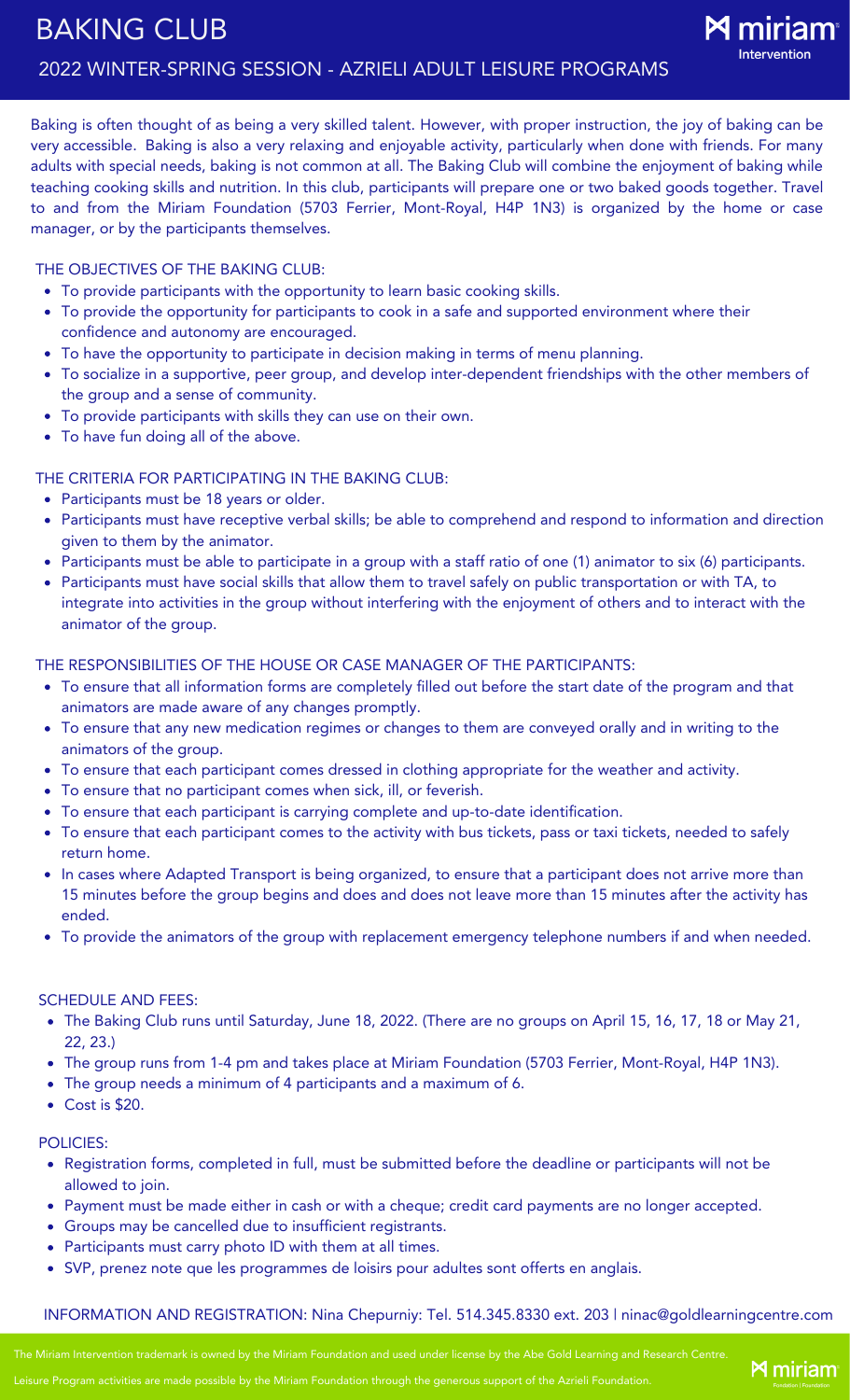# BOARD GAMES GROUP 2022 WINTER-SPRING SESSION - AZRIELI ADULT LEISURE PROGRAMS



Playing board games is a very popular pastime and seems to be more popular than ever. The participants in this group will be introduced to a wide-variety of popular as well as traditional board games. The group will spend time learning about a new board game and then playing it. A light snack and refreshment will be served. This activity would also provide an opportunity for participants to socialize with their peers in an informal setting—to simply "hang out" on a weeknight and enjoy one another's company. Travel to and from the Miriam Foundation (5703 Ferrier, Mont-Royal, H4P 1N3) is organized by the home or case manager, or by the participants themselves.

## THE OBJECTIVES OF THE BOARD GAMES GROUP:

- To have the opportunity to learn to play new board games in a supportive group, as well as to play old favourites, in an informal setting.
- To socialize in a supportive peer group and develop inter-dependent friendships with the other members of the group.
- To have the opportunity to participate in decision making in terms of board game choices.
- To have fun doing all of the above.

## THE CRITERIA FOR PARTICIPATING IN THE BOARD GAMES GROUP:

- Participants must be 18 years or older.
- Participants must have receptive verbal skills; be able to comprehend and respond to information and direction given to them by the animators.
- Participants must be able to participate in a group with a staff ratio of one (1) animator to eight (8) participants.
- Participants must have social skills that allow them to travel safely on public transportation or with TA, to integrate into activities in the group without interfering with the enjoyment of others and to interact with the animators of the group.

## THE RESPONSIBILITIES OF THE HOUSE OR CASE MANAGER OF THE PARTICIPANTS:

- To ensure that all information forms are completely filled out before the start date of the program and that animators are made aware of any changes promptly.
- To ensure that any new medication regimes or changes to them are conveyed orally and in writing to the animators of the group.
- To ensure that each participant comes dressed in clothing appropriate for the weather and the activity.
- To ensure that no participant comes when sick, ill, or feverish.
- To ensure that each participant is carrying complete and up-to-date identification.
- To ensure that each participant comes to the activity with bus tickets, pass or taxi tickets, needed to safely return home.
- In cases where Adapted Transport is being organized, to ensure that a participant does not arrive more than 15 minutes before the group begins and does not leave more than 15 minutes after the activity has ended.
- To provide the animators of the group with replacement emergency telephone numbers if and when needed.

## SCHEDULE & FEES:

- The Board Games runs until Thursday, June 23, 2022. (There are no groups on April 15, 16, 17, 18 or May 21, 22, 23.)
- The group runs from 6-8 pm at the Miriam Foundation (5703 Ferrier, Mont-Royal, H4P 1N3).
- The group needs a minimum of 6 participants and a maximum of 8.
- Cost is \$20.

## POLICIES:

- Registration forms, completed in full, must be submitted before the deadline or participants will not be allowed to join.
- Payment must be made either in cash or with a cheque; credit card payments are no longer accepted.
- Groups may be cancelled due to insufficient registrants.
- Participants must carry photo ID with them at all times.
- SVP, prenez note que les programmes de loisirs pour adultes sont offerts en anglais.

## INFORMATION AND REGISTRATION: Nina Chepurniy: Tel. 514.345.8330 ext. 203 | ninac@goldlearningcentre.com

The Miriam Intervention trademark is owned by the Miriam Foundation and used under license by the Abe Gold Learning and Research Centre.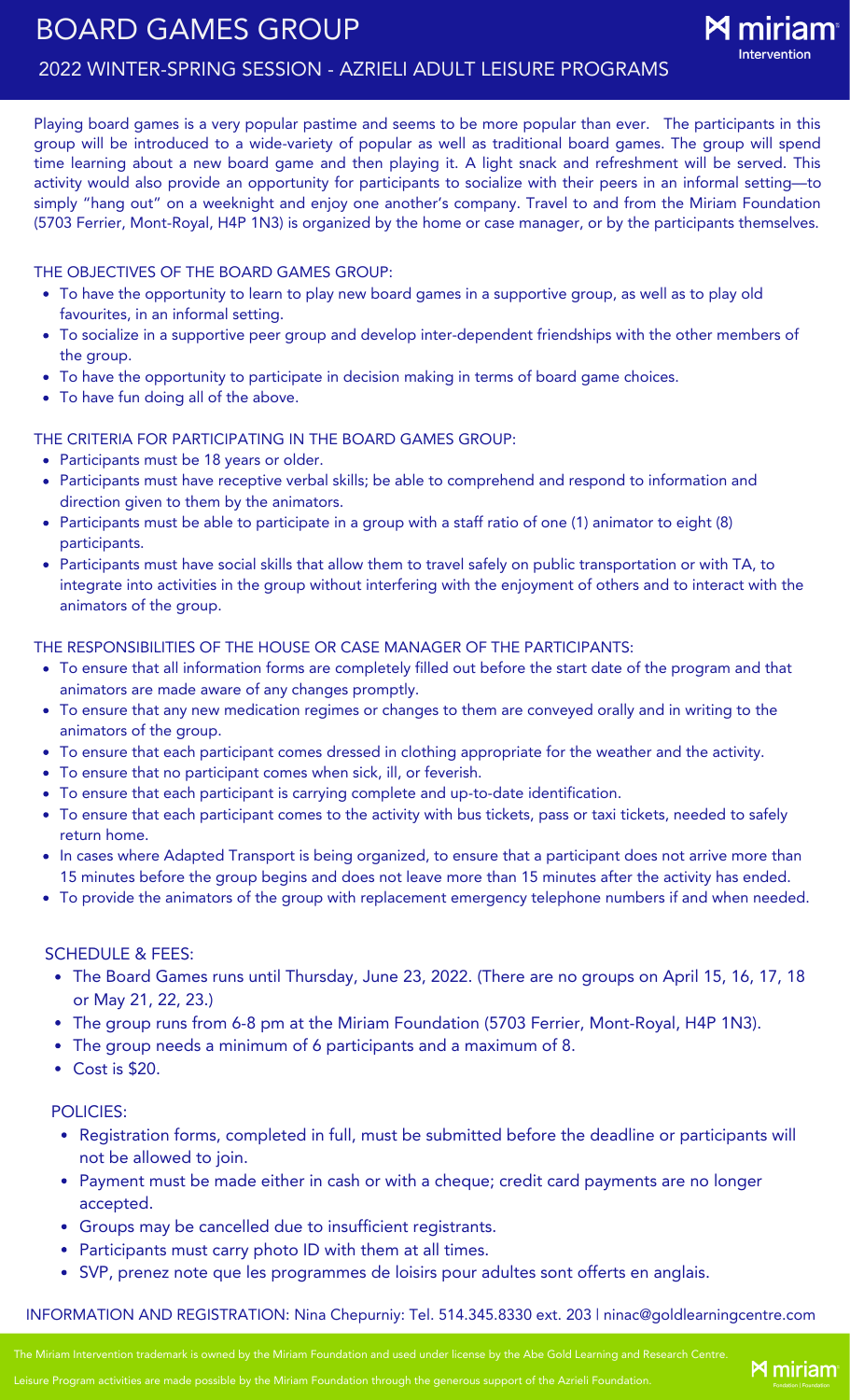# BOWLING CLUB 2022 WINTER-SPRING SESSION - AZRIELI ADULT LEISURE PROGRAMS



Bowling is a great and fun activity, enjoyed by all ages and abilities. Bowling provides the opportunity to be physically active as well as to socialize with new and old friends. The Bowling Club will run like a real league, with the group enjoying a friendly competition amongst themselves. The group will play three games together, per evening. Travel to and from the bowling alley will be organized by the home or case managers, or by the participant, if possible.

## THE OBJECTIVES OF THE BOWLING CLUB:

- To develop and to practice the skills of cooperation and collaboration with others.
- To interact effectively and supportively with the other members and animators of hte group.
- To develop inter-dependent friendships with the other members of the group.
- To have fun doing all of the above.

# THE CRITERIA FOR PARTICIPATING IN THE BOWLING CLUB:

- Participants must be 18 years or older.
- Participants must have the verbal and social skills that will enable them to participate in a group without interfering with the enjoyment of others in the group.
- Participants must have receptive verbal skills; be able to comprehend and respond to information and direction given to them by the animators.
- Participants must be able to participate in a group with a staff ratio of two (2) animators to twelve (12) participants.
- Participants must have social skills that allow them to travel safely on public transportation or with TA, to integrate into activities in the group without interfering with the enjoyment of others and to interact with the animator of the group.

## THE RESPONSIBILITIES OF THE HOUSE OR CASE MANAGER OF THE PARTICIPANTS:

- To ensure that all information forms are completely filled out before the start date of the program and that animators are made aware of any changes promptly.
- To ensure that any new medication regimes or changes to them are conveyed orally and in writing to the animators of the group.
- To ensure that each participant comes dressed in clothing appropriate for the weather and the activity.
- To ensure that no participant comes when sick, ill, or feverish.
- To ensure that each participant is carrying complete and up-to-date identification.
- To ensure that each participant comes to the activity with bus tickets, pass or taxi tickets, needed to safely return home.
- In cases where Adapted Transport is being organized, to ensure that a participant does not arrive more than 15 minutes before the group begins and does not leave more than 15 minutes after the activity has ended.
- To provide the animators of the group with replacement emergency telephone numbers if and when needed.

## SCHEDULE & FEES:

- The Bowling Club runs until Wednesday, June 22, 2022. (There are no groups on April 15, 16, 17, 18 or May 21, 22, 23.)
- The group runs from 6 8 PM and meets at the Rose Bowl, 6510 rue St. Jacques.
- The group needs a minimum of 5 participants and a maximum of 10.
- Cost is \$40.

# POLICIES:

- Registration forms, completed in full, must be submitted before the deadline or participants will not be allowed to join.
- Payment must be made either in cash or with a cheque; credit card payments are no longer accepted.
- Groups may be cancelled due to insufficient registrants.
- Participants must carry photo ID with them at all times.
- SVP, prenez note que les programmes de loisirs pour adultes sont offerts en anglais.

INFORMATION AND REGISTRATION: Nina Chepurniy: Tel. 514.345.8330 ext. 203 | ninac@goldlearningcentre.com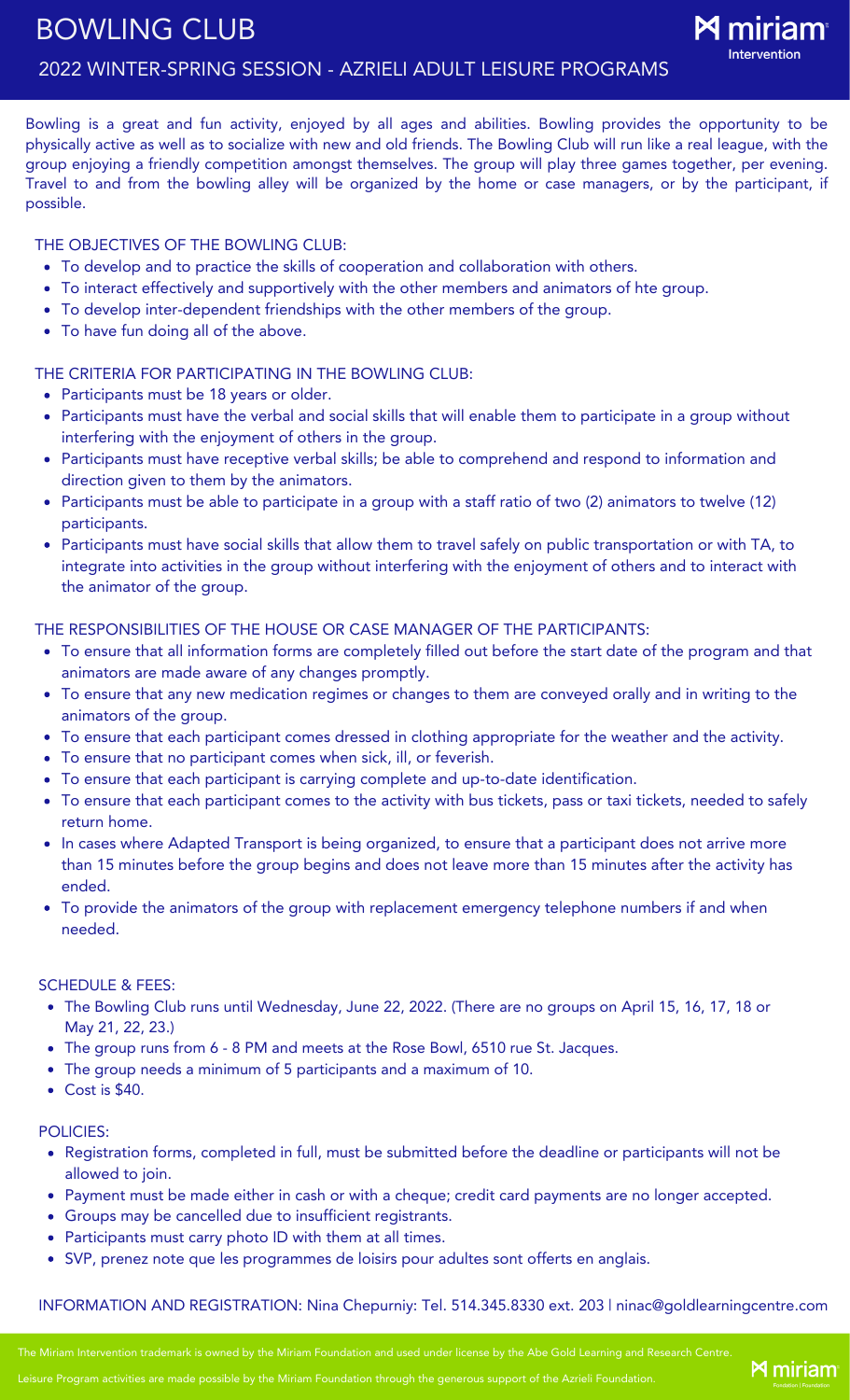# BREAKFAST CLUB



**M** miriam<sup>®</sup>

For most people, the weekends are times when we socialize with friends and do things at a more relaxed pace than during the week. This Breakfast Club is an opportunity for participants to socialize with their peers and to learn about various parts of Montreal, while enjoying a very typical weekend activity brunch. The Breakfast Club will meet once a week: one group on Saturdays and another on Sundays. The groups will try out various breakfast restaurants in the Montreal area. Travel to and from the designated restaurant will be organized by the home or case managers, of by the participant, if possible.

THE OBJECTIVES OF THE BREAKFAST CLUB:

- To provide an opportunity for a weekend outing in an informal and semi-structured way.
- To develop inter-dependent friendships with the other members of the group.
- To develop and to practice appropriate social behaviours in the community.
- To provide opportunities for positive social integration.
- To have fun doing all of the above.

THE CRITERIA FOR PARTICIPATING IN THE BREAKFAST CLUB:

- Participants must be 18 years or older.
- Participants must have receptive verbal skills; be able to comprehend and respond to information and direction given to them by the animators.
- Participants must be able to participate in a group with a staff ratio of one (1) animator to four (4) participants.
- Participants must have social skills that allow them to travel safely on public transportation or with TA, to integrate into activities in the community without interfering with the enjoyment of others and to interact with the animators of the group.
- Participants must bring with them about \$15-20 to cover the cost of their breakfast.

THE RESPONSIBILITIES OF THE HOUSE OR CASE MANAGER OF THE PARTICIPANTS:

- To ensure that all information forms are completely filled out before the start date of the program and that animators are made aware of any changes promptly.
- To ensure that any new medication regimes or changes to them are conveyed orally and in writing to the animators of the group.
- To ensure that each participant comes dressed in clothing appropriate for the weather and the activity.
- To ensure that no participant comes when sick, ill, or feverish.
- To ensure that each participant is carrying complete and up-to-date identification.
- To ensure that each participant comes to the activity with bus tickets, pass or taxi tickets, needed to safely return home.
- In cases where Adapted Transport is being organized, to ensure that a participant does not arrive more than 15 minutes before the group begins and does not leave more than 15 minutes after the activity has ended.
- To provide the animators of the group with replacement emergency telephone numbers if and when needed.

## SCHEDULE & FEES:

- The Sunday Breakfast Club runs until Sunday, June 19, 2022. (There are no groups on April 15, 16, 17, 18 or May 21, 22, 23.)
- The groups will meet from 10 am 12 pm.
- The groups need a minimum of 3 participants and a maximum of 4.
- Cost is \$10; and participants need to bring about \$15 to \$20 per outing to pay for their own breakfast.

## POLICIES:

- Registration forms, completed in full, must be submitted before the deadline or participants will not be allowed to join.
- Payment must be made either in cash or with a cheque; credit card payments are no longer accepted.
- Groups may be cancelled due to insufficient registrants.
- Participants must carry photo ID with them at all times.
- SVP, prenez note que les programmes de loisirs pour adultes sont offerts en anglais.

## INFORMATION AND REGISTRATION: Nina Chepurniy: Tel. 514.345.8330 ext. 203 | ninac@goldlearningcentre.com

The Miriam Intervention trademark is owned by the Miriam Foundation and used under license by the Abe Gold Learning and Research Centre.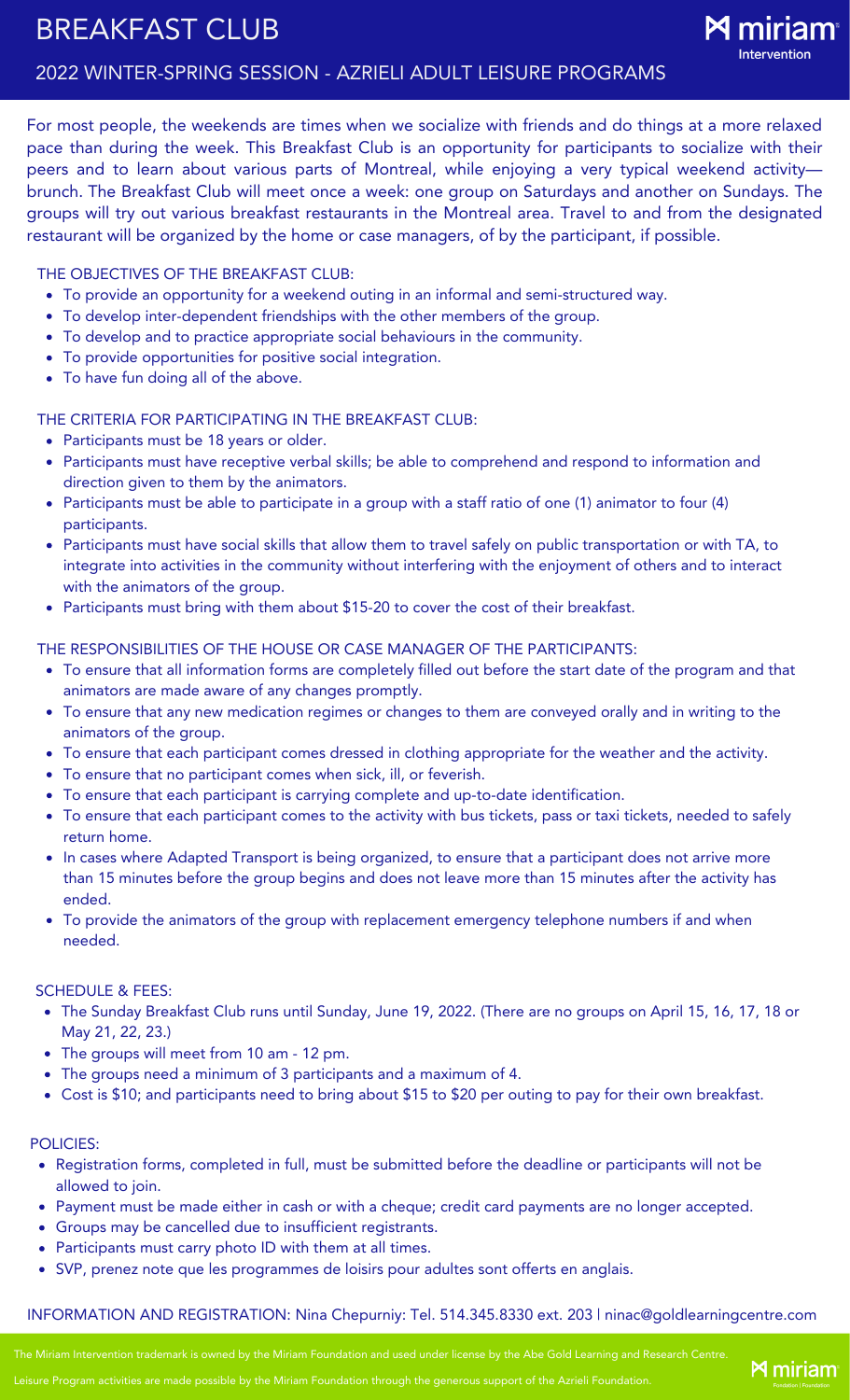Going out to the movies with friends is a very typical and very enjoyable weekend activity. It is a great way to meet and catch up with friends, to meet new friends, to have a chance to hang out, as well as to see a movie in the theatre. Often, however, our participants do not have a chance to or are not able to coordinate seeing movies in groups. This group will provide the chance for movie-lovers to get together on the weekend to see a matinee. The group will meet on Sunday afternoons at a local cinema. Here they will decide the film they will watch together. Afterward they may decide to hang out and discuss the movie they just watched. Travel to and from the cinema will be organized by the home or case managers, or by the participant, if possible. Movie tickets are provided.

THE OBJECTIVES OF THE CINEMA OUTING GROUP:

- To provide a weekend activity for participants to do in a group, sharing a common interest.
- To encourage the building of inter-dependent friendships with the other members of the group.
- To develop and practice the skills of cooperation and collaboration with others in deciding on a film.
- To have fun doing all of the above.

THE CRITERIA FOR PARTICIPATING IN THE CINEMA OUTING GROUP:

- Participants must be 18 or older
- Participants must be able to interact effectively with the other group members and with the animator of the group.
- Participants must have the verbal and social skills that will enable them to participate without interfering with the enjoyment of others in the group.
- Participants must be able to use a public toilet securely and independently.
- Participants must have receptive verbal skills; be able to comprehend and respond to information and directions given to them by the animator.
- Participants must be able to get to the designated cinema on their own, either by Adapted Transport or by public transportation.
- Participants must be able to be in crowds without any behavioural or medical demands.
- Participants must be able to participate in a group with a ratio of two (2) animators to ten (10) participants.
- Participants may bring money for snacks, if they want.

THE RESPONSIBILITIES OF THE HOUSE OR CASE MANAGER OF THE PARTICIPANTS:

- To ensure that all information forms are completely filled out before the start date of the program and that animators are made aware of any changes promptly.
- To ensure that any new medication regimes or changes to them are conveyed orally and in writing to the animators of the group.
- To ensure that each participant comes dressed in clothing appropriate for the weather and the activity.
- To ensure that no participant comes when sick, ill, or feverish.
- To ensure that each participant is carrying complete and up-to-date identification.
- To ensure that each participant comes to the activity with bus tickets, pass or taxi tickets, needed to safely return home.
- In cases where Adapted Transport is being organized, to ensure that a participant does not arrive more than 15 minutes before the group begins and does not leave more than 15 minutes after the activity has ended.
- To provide the animators of the group with replacement emergency telephone numbers if and when needed.

SCHEDULE & FEES:

- The Cinema Outings Group runs until Sunday, June 19, 2022. (There are no groups on April 15, 16, 17, 18 or May 21, 22, 23.)
- The group will meet at the Cine Starz entrance at Plaza Cote des Neiges (6700, ch. de la Côte-des-neiges) around 1 pm, depending on the start time of the film.
- The group needs a minimum of 6 and a maximum of 10 participants.
- Cost is \$40.

POLICIES:

- Registration forms, completed in full, must be submitted before the deadline or participants will not be allowed to join.
- Payment must be made either in cash or with a cheque; credit card payments are no longer accepted.
- Groups may be cancelled due to insufficient registrants.
- Participants must carry photo ID with them at all times.
- SVP, prenez note que les programmes de loisirs pour adultes sont offerts en anglais.

INFORMATION AND REGISTRATION: Nina Chepurniy: Tel. 514.345.8330 ext. 203 | ninac@goldlearningcentre.com

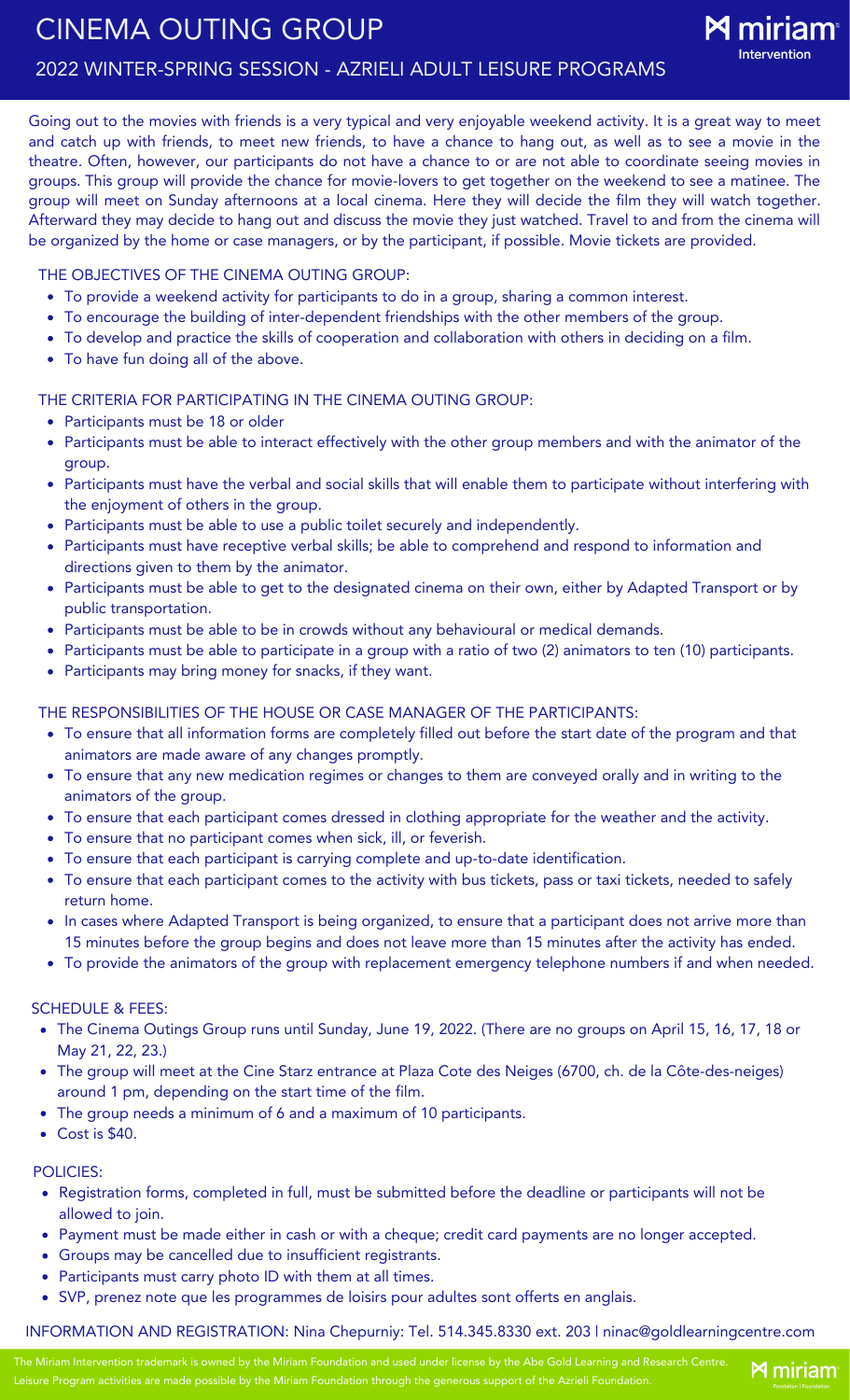Often, in the lives of our participants, weekends can be very long periods of time without much activity. Particularly for participants who are not very physically active, Saturday and Sunday can be a period when no organized or scheduled activities take place. For participants who depend on Adapted Transport and assistance in coordinating and overseeing their activities, weekends can be even more challenging and a frustratingly lonely time. Simply going out for coffee can be a highlight of the weekend for people who are not as active but who still enjoy social outings. Together with the animator, the group will decide whether they will meet at the same coffee shop each week or visit a new café each time. Travel to and from the coffee shop is organized by the home or case manager, or by the participants themselves.

THE OBJECTIVES OF THE COFFEE CLUB:

- To provide an opportunity for a weekend outing in an informal and semi-structured way.
- To develop inter-dependent friendships with the other members of the group.
- To develop and to practice appropriate social behaviours in the community.
- To have fun doing all of the above.

THE CRITERIA FOR PARTICIPATING IN THE COFFEE CLUB:

- Participants must be 18 years or older.
- Participants must have receptive verbal skills; be able to comprehend and respond to information and direction given to them by the animators.
- Participants must be able to participate in a group with a staff ratio of one (1) animator to four (4) participants.
- Participants must have social skills that allow them to travel safely on public transportation or with Adapted Transport, to integrate into activities in the community without interfering with the enjoyment of others and to interact with the animators of the group.
- Participants to bring with them enough money to purchase a beverage and snack, if so desired.

#### THE RESPONSIBILITIES OF THE HOUSE OR CASE MANAGER OF THE PARTICIPANTS:

- To ensure that all information forms are completely filled out before the start date of the program and that animators are made aware of any changes promptly.
- To ensure that any new medication regimes or changes to them are conveyed orally and in writing to the animators of the group.
- To ensure that each participant comes dressed in clothing appropriate for the weather and activity.
- To ensure that no participant comes when sick, ill, or feverish.
- To ensure that each participant is carrying complete and up-to-date identification.
- To ensure that each participant comes to the activity with bus tickets, pass or taxi tickets, needed to safely return home.
- In cases where Adapted Transport is being organized, to ensure that a participant does not arrive more than 15 minutes before the group begins and does and does not leave more than 15 minutes after the activity has ended.
- To provide the animators of the group with replacement emergency telephone numbers if and when needed.

#### SCHEDULE & FEES:

- Different Coffee Clubs will meet Saturdays, from 9-11 am or from 1-3 pm., or Sundays, from 9-11 am and runs until June 18-19, 2022 each Coffee Club will meet at various cafes.
- Each group needs a minimum of 3 participants and a maximum of 4.
- Cost is 20. In addition, participants must bring money each week to purchase their own beverage and snack, if desired.

#### POLICIES:

- Registration forms, completed in full, must be submitted before the deadline or participants will not be allowed to join.
- Payment must be made either in cash or with a cheque; credit card payments are no longer accepted.
- Groups may be cancelled due to insufficient registrants.
- Participants must carry photo ID with them at all times.
- SVP, prenez note que les programmes de loisirs pour adultes sont offerts en anglais.

## INFORMATION AND REGISTRATION: Nina Chepurniy: Tel. 514.345.8330 ext. 203 | ninac@goldlearningcentre.com

The Miriam Intervention trademark is owned by the Miriam Foundation and used under license by the Abe Gold Learning and Research Centre.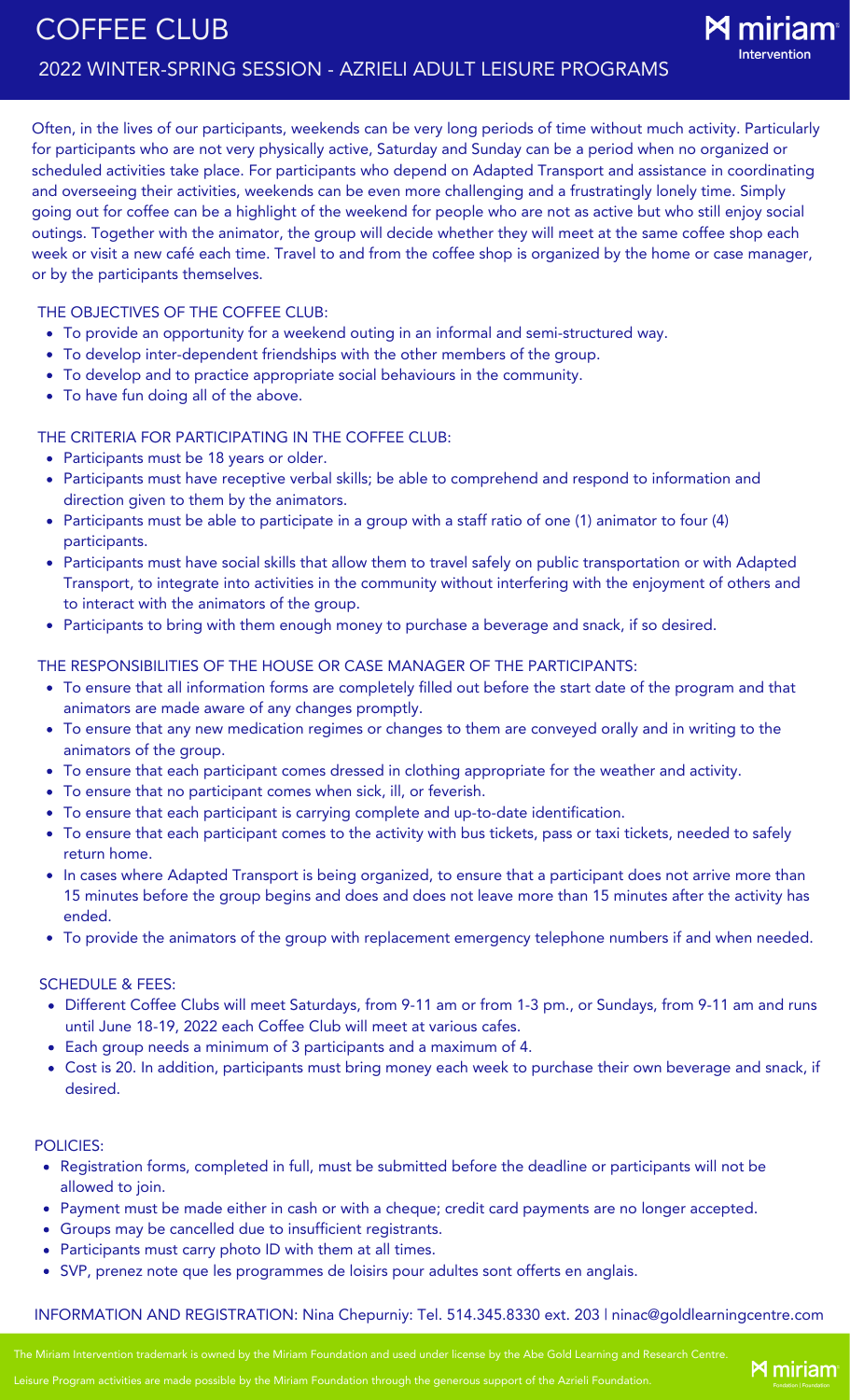**M** miriam

Many people consider cooking to be a very relaxing and enjoyable activity, particularly when done with friends. However, for many adults with special needs, cooking is not common at all, with many meals consisting of frozen dinners. The cooking club combines the enjoyment of cooking with teaching cooking skills and nutrition. In this club, participants will prepare a meal together and then sit down to enjoy the fruits of their labour. They will also have prepared enough food to take a meal home to have the next day. The participants will prepare a menu together, and will also learn about preparing a balanced meal, about the food groups, and healthy eating. Two animators will share the teaching of this group. Travel to and from the Miriam Foundation (5703 Ferrier, Mont-Royal, H4P 1N3) is organized by the home or case manager, or by the participants themselves.

## THE OBJECTIVES OF THE COOKING CLUB:

- To provide participants with the opportunity to learn basic cooking skills and a home-cooked meal they can take home and enjoy.
- To provide the opportunity to learn about nutritious eating and menu planning.
- To provide the opportunity for participants to cook in a safe and supported environment where their confidence and autonomy are encouraged.
- To have the opportunity to participate in decision making in terms of menu planning.
- To socialize in a supportive, peer group and develop inter-dependent friendships with the other members of the group and a sense of community.
- To provide participants with skills they can use on their own.
- To have fun doing all of the above.

## THE CRITERIA FOR PARTICIPATING IN THE COOKING CLUB:

- Participants must be 18 years or older.
- Participants must have receptive verbal skills; be able to comprehend and respond to information and direction given to them by the animators.
- Participants must be able to participate in a group with a staff ratio of one (1) animator to six (6) participants
- Participants must have social skills that allow them to travel safely on public transportation or with TA, to integrate into activities in the group without interfering with the enjoyment of others and to interact with the animators of the group.

## THE RESPONSIBILITIES OF THE HOUSE OR CASE MANAGER OF THE PARTICIPANTS:

- To ensure that all information forms are completely filled out before the start date of the program and that animators are made aware of any changes promptly.
- To ensure that any new medication regimes or changes to them are conveyed orally and in writing to the animators of the group.
- To ensure that each participant comes dressed in clothing appropriate for the weather and the activity.
- To ensure that no participant comes when sick, ill, or feverish.
- To ensure that each participant is carrying complete and up-to-date identification.
- To ensure that each participant comes to the activity with bus tickets, pass or taxi tickets, needed to safely return home.
- In cases where Adapted Transport is being organized, to ensure that a participant does not arrive more than 15 minutes before the group begins and does not leave more than 15 minutes after the activity has ended.
- To provide the animators of the group with replacement emergency telephone numbers if and when needed.

## SCHEDULE & FEES:

- The Cooking Club runs until Sunday, June 19, 2022. (There are no groups on April 15, 16, 17, 18 or May 21, 22, 23.)
- The group runs from 1-5 pm at Miriam Foundation (5703 Ferrier, Mont-Royal, H4P 1N3).
- The group needs a minimum of 4 participants and a maximum of 6.
- Cost is \$40.

## POLICIES:

- Registration forms, completed in full, must be submitted before the deadline or participants will not be allowed to join.
- Payment must be made either in cash or with a cheque; credit card payments are no longer accepted.
- Groups may be cancelled due to insufficient registrants.
- Participants must carry photo ID with them at all times.
- SVP, prenez note que les programmes de loisirs pour adultes sont offerts en anglais.

INFORMATION AND REGISTRATION: Nina Chepurniy: Tel. 514.345.8330 ext. 203 | ninac@goldlearningcentre.com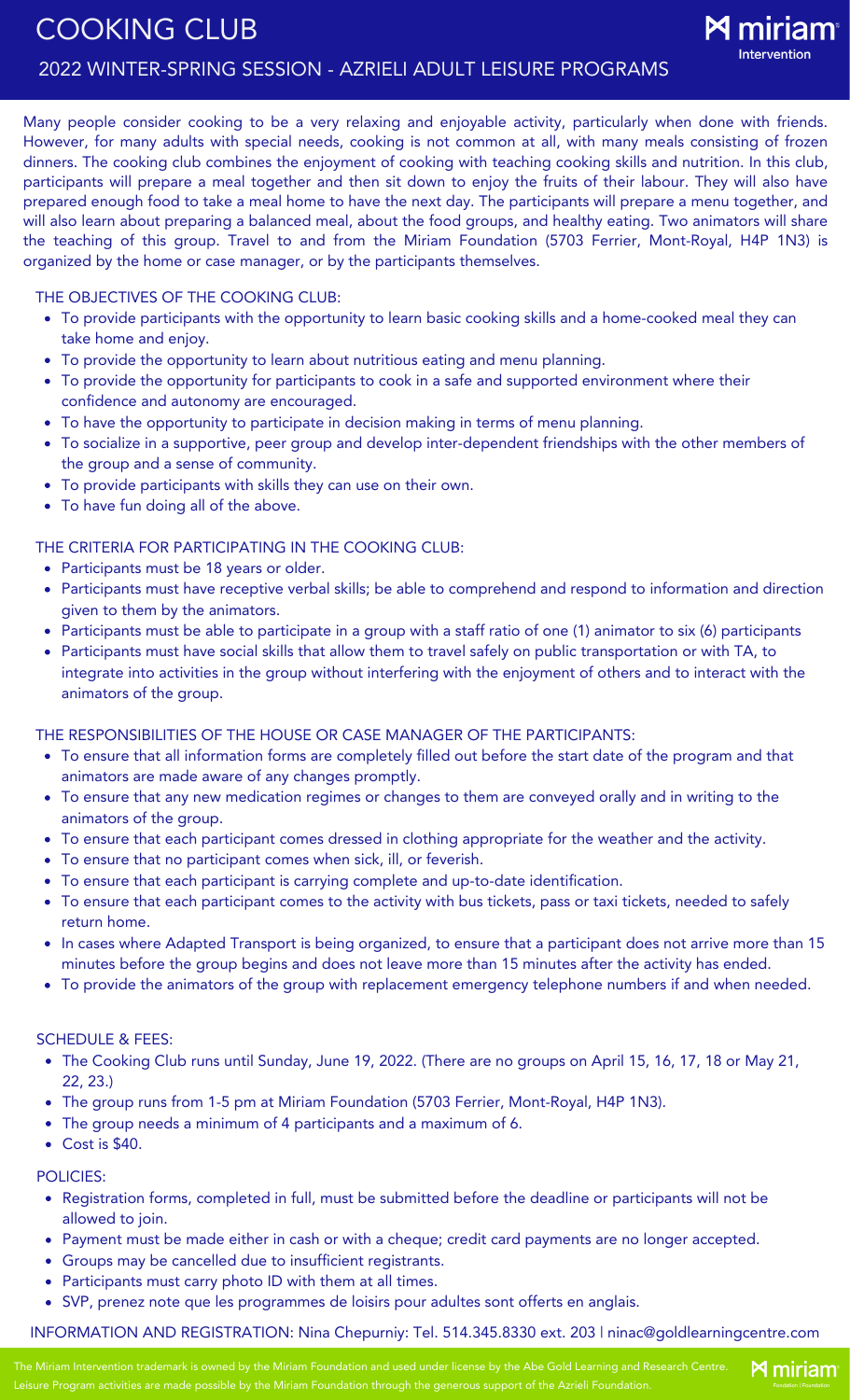Watching movies is often a very common pastime for adults with special needs. However, exposure to interesting films, which would provide the chance for discussion, is not often incorporated into this activity. This group would encourage participants to become active movie-watchers rather than simply being passive watchers. The group would spend time deciding what movies they would watch, thereby giving their interests a voice. This activity would also provide an opportunity for participants to socialize with their peers in an informal setting—to simply "hang out" on a weeknight and enjoy one another's company. A light snack and refreshment will be served. Travel to and from the Miriam Foundation (5703 Ferrier, Mont-Royal, H4P 1N3) is organized by the home or case manager, or by the participants themselves.

#### THE OBJECTIVES OF THE MOVIE CLUB:

- To have the opportunity to view short films, Canadian movies, and old favourites and have the chance to discuss them.
- To socialize in a supportive, peer group and develop inter-dependent friendships with the other members of the group.
- To have the opportunity to participate in decision making in terms of viewing choices.
- To have fun doing all of the above.

## THE CRITERIA FOR PARTICIPATING IN THE MOVIE CLUB:

- Participants must be 18 years or older.
- Participants must have receptive verbal skills; be able to comprehend and respond to information and direction given to them by the animators.
- Participants must be able to participate in a group with a staff ratio of two (2) animators to ten (10) or more participants.
- Participants must have social skills that allow them to travel safely on public transportation or with TA, to integrate into activities in the group without interfering with the enjoyment of others and to interact with the animators of the group.

THE RESPONSIBILITIES OF THE HOUSE OR CASE MANAGER OF THE PARTICIPANTS:

- To ensure that all information forms are completely filled out before the start date of the program and that animators are made aware of any changes promptly.
- To ensure that any new medication regimes or changes to them are conveyed orally and in writing to the animators of the group.
- To ensure that each participant comes dressed in clothing appropriate for the weather and the activity.
- To ensure that no participant comes when sick, ill, or feverish.
- To ensure that each participant is carrying complete and up-to-date identification.
- To ensure that each participant comes to the activity with bus tickets, pass or taxi tickets, needed to safely return home.
- In cases where Adapted Transport is being organized, to ensure that a participant does not arrive more than 15 minutes before the group begins and does not leave more than 15 minutes after the activity has ended.
- To provide the animators of the group with replacement emergency telephone numbers if and when needed.

#### SCHEDULE & FEES:

- The Movie Club runs until Monday, June 20, 2022. (There are no groups on April 15, 16, 17, 18 or May 21, 22, 23.)
- The group runs from 6-9 pm and meets at Miriam Foundation (5703 Ferrier, Mont-Royal, H4P 1N3).
- The group needs a minimum of 10 participants and a maximum of 12.
- Cost is \$20.

#### POLICIES:

- Registration forms, completed in full, must be submitted before the deadline or participants will not be allowed to join.
- Payment must be made either in cash or with a cheque; credit card payments are no longer accepted.
- Groups may be cancelled due to insufficient registrants.
- Participants must carry photo ID with them at all times.
- SVP, prenez note que les programmes de loisirs pour adultes sont offerts en anglais.

#### INFORMATION AND REGISTRATION: Nina Chepurniy: Tel. 514.345.8330 ext. 203 | ninac@goldlearningcentre.com

The Miriam Intervention trademark is owned by the Miriam Foundation and used under license by the Abe Gold Learning and Research Centre.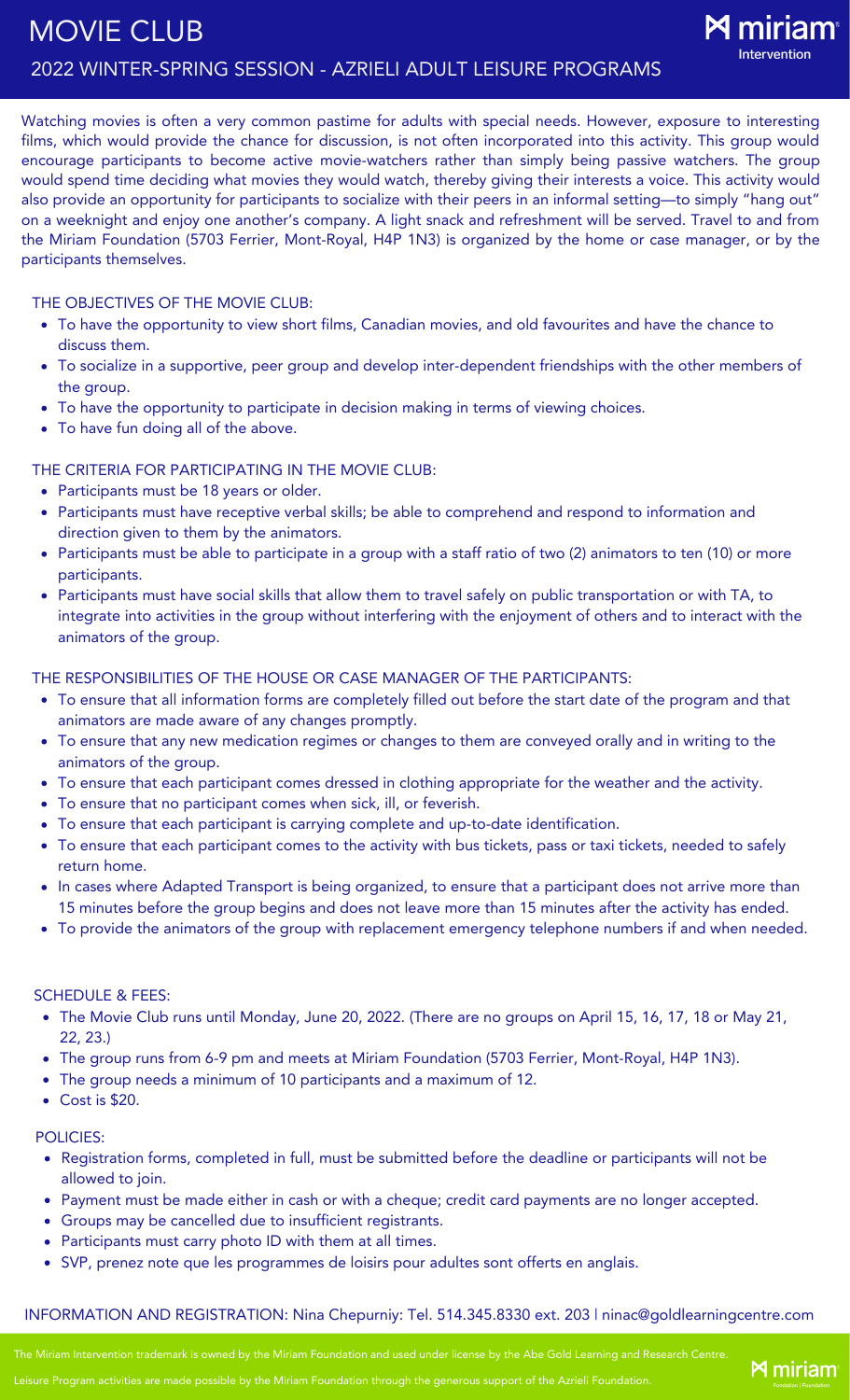

Book clubs are a very popular pastime for many people, as is simply reading for pleasure. The interest in and ability to read of our participants is often over-looked. This Montreal branch of the Next Chapter Book Club, which originated from Ohio State University (http://chaptersahead.org/what-we-do/nextchapter-book-club/), is a book club set up for adults with special needs, regardless of their reading abilities. The book club will read popular novels based on the interests of the participants and spend each weekly meeting reading and discussing the various novels. Refreshment and book provided. Travel to and from Concordia, 1455, de Maisonneuve Blvd. W., is organized by the home or case manager, or by the participants themselves.

## THE OBJECTIVES OF THE NEXT CHAPTER BOOK CLUB:

- To read popular novels with assistance and to do so in the company of other people who enjoy reading and listening to stories.
- To support each other and the group as a whole by listening to the opinions of each other.
- To have fun doing all of the above.

## THE CRITERIA FOR PARTICIPATING IN THE NEXT CHAPTER BOOK CLUB:

- Participants must be 18 or older.
- Participants must have the verbal and social skills that will enable them to participate without interfering with the enjoyment of others and to be able to comprehend and respond to information and direction given to them by the animator.
- Participants must be able to participate in a group with a ratio of one (1) animator to five (5) participants.

## THE RESPONSIBILITIES OF THE HOUSE OR CASE MANAGER OF THE PARTICIPANTS:

- To ensure that all information forms are completely filled out before the start date of the program and that animators are made aware of any changes promptly.
- To ensure that any new medication regimes or changes to them are conveyed orally and in writing to the animators of the group.
- To ensure that each participant comes dressed in clothing appropriate for the weather and the activity.
- To ensure that no participant comes when sick, ill, or feverish.
- To ensure that each participant is carrying complete and up-to-date identification.
- To ensure that each participant comes to the activity with bus tickets, pass or taxi tickets, needed to safely return home.
- In cases where Adapted Transport is being organized, to ensure that a participant does not arrive more than 15 minutes before the group begins and does not leave more than 15 minutes after the activity has ended.
- To provide the animators of the group with replacement emergency telephone numbers if and when needed.

## SCHEDULE & FEES:

- The Next Chapter Book Club runs until Thursday, June 23, 2022. (There are no groups on April 15, 16, 17, 18 or May 21, 22, 23.)
- The group runs from 6-7:30 pm at Concordia, 1455, de Maisonneuve Blvd. W.
- The group needs a minimum of 3 participants and a maximum of 5.
- Cost is \$40.

## POLICIES:

- Registration forms, completed in full, must be submitted before the deadline or participants will not be allowed to join.
- Payment must be made either in cash or with a cheque; credit card payments are no longer accepted.
- Groups may be cancelled due to insufficient registrants.
- Participants must carry photo ID with them at all times.
- SVP, prenez note que les programmes de loisirs pour adultes sont offerts en anglais.

INFORMATION AND REGISTRATION: Nina Chepurniy: Tel. 514.345.8330 ext. 203 | ninac@goldlearningcentre.com